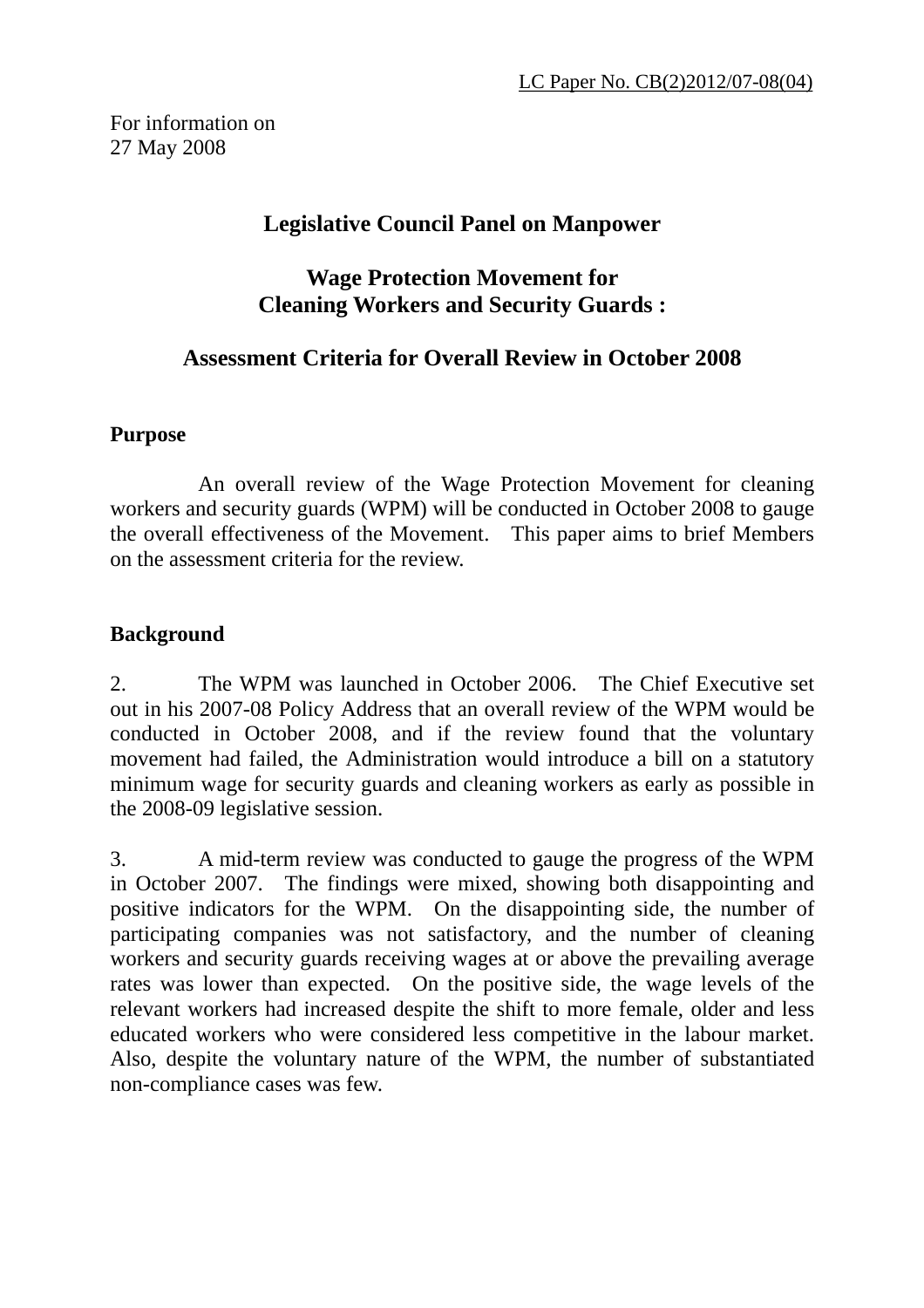4. As the mid-term review was intended to gauge the progress of the WPM, it was not necessary to set out the benchmarks/criteria for evaluating effectiveness. However, the situation will be different for the overall review as effectiveness evaluation is the key purpose. We need to set out the benchmarks/criteria before the overall review.

### **Considerations**

#### *Quantitative indicators of the mid-term review*

5. Given the voluntary nature of the WPM and the complex and multi-faceted employment situation in the labour market, a number of relevant quantitative indicators underlining the diverse perspectives were adopted for the mid-term review last October. They were –

- (b) the employment situation of cleaning workers and security guards (such as the number of workers employed, their gender, age and education profiles);
- (c) the wage trends of cleaning workers and security guards in the market;
- (d) the number of cleaning workers and security guards receiving wages not lower than the market averages and their income distribution;
- (e) the number of participating entities of the WPM;
- (f) the number of relevant job vacancies posted by the Labour Department (LD) with wage levels scaled up to the market averages upon LD's persuasion; and
- (g) the number of substantiated non-compliance cases.

#### *Assessment criteria for the overall review*

#### **(I) Reference to the quantitative indicators of the mid-term review**

6. With reference to figures/data collected through surveys which questions had been designed specifically with the WPM in mind, six quantitative indicators were adopted in the mid-term review. The six indicators should be applicable for use in the overall review. To ensure that the overall review is conducted in an objective and impartial manner, it would be desirable to decide on the criteria/benchmarks before the relevant figures become available.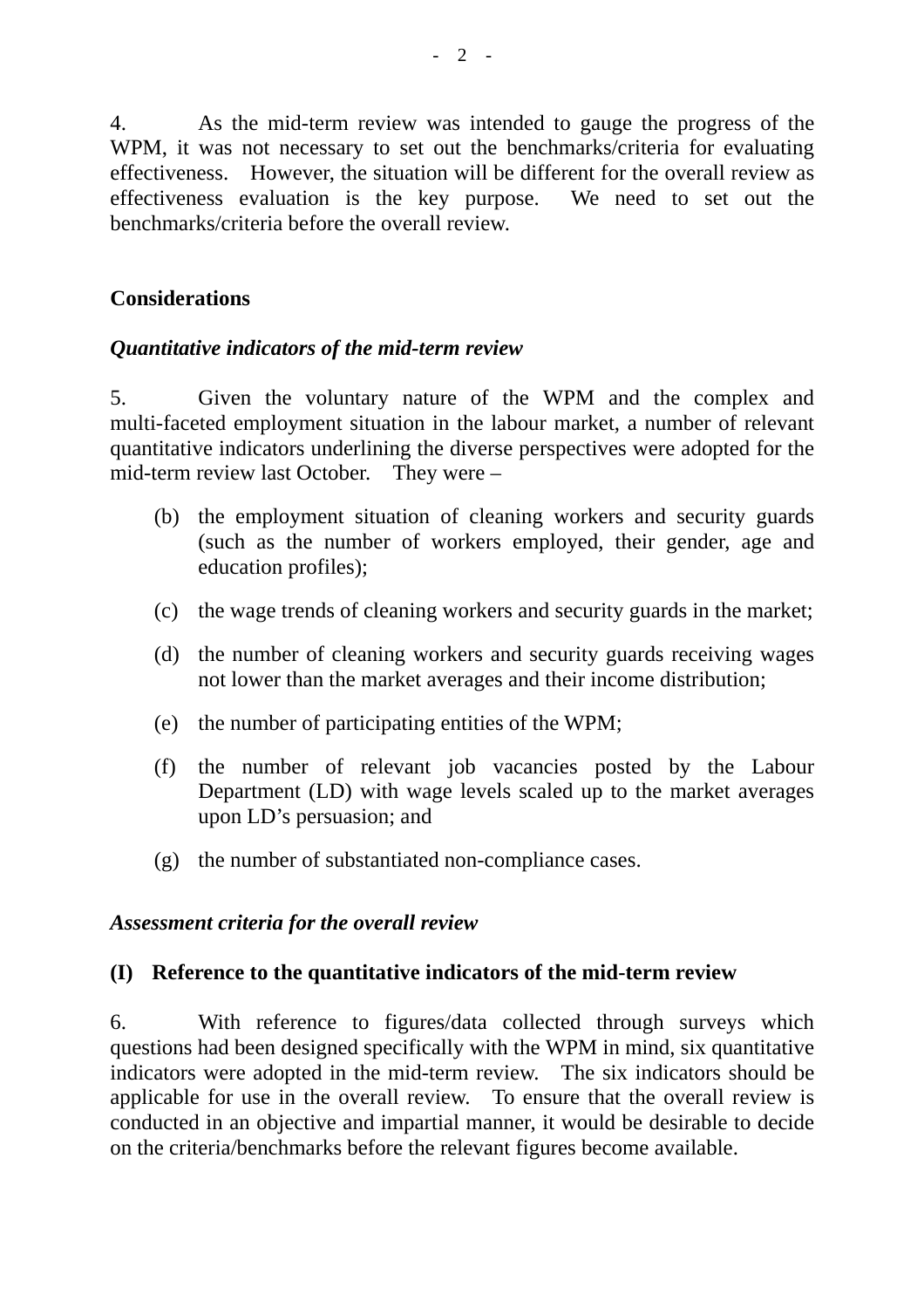7. To measure the extent of changes in the indicators as of Q2 2008, the relevant figures as of Q2 2006 would be used as a reference. The choices of Q2 2006 and Q2 2008 are not arbitrary. Given the inevitable time lag between the collection of raw data and availability of enumerated figures, Q2 2006 figures were the latest available figures at the launch of the WPM in October 2006. Likewise, the Q2 2008 figures would be the latest available figures when we conduct the overall review this October.

## **(II) Core assessment criteria vs reference indicators**

8. While all the six quantitative indicators are relevant to the overall review, they should be divided into core assessment criteria and reference indicators, having regard to the nature of the data they represent. The core assessment criteria are those under which a benchmark can be established in determining the effectiveness of the WPM, whereas the reference indicators are supplementary information.

9. After rounds of meticulous discussion and consultation with the Government Economist and the Census and Statistics Department, we consider that the six quantitative indicators should be categorised as follows –

### Core assessment criteria

# (a) Wage trends of cleaning workers and security guards in the market

10. While a better economy may contribute to higher wage rates for cleaning workers and security guards and vice versa, it is by and large feasible to pinpoint the effect of the WPM by comparing the wage trends of these two occupations with that of the **elementary occupations**.

11. A benchmark can be built into this assessment criterion by setting the increase of the wage levels of these two occupations to be at least higher than that of elementary occupations.

### (b) Number of cleaning workers and security guards receiving wages not lower than the relevant market averages and their income distribution

12. As the major objective of the WPM is to raise the wage levels of the relevant workers to the market averages, the number of workers in the market receiving market average wages or above would be pertinent in measuring the effectiveness of the WPM in the past two years. While there might also be other factors such as increased labour mobility and better economy contributing to the increase in the number of such workers, the WPM should be regarded as effective if a reasonable percentage of workers could at the end of the day receive wages at or above the relevant market averages.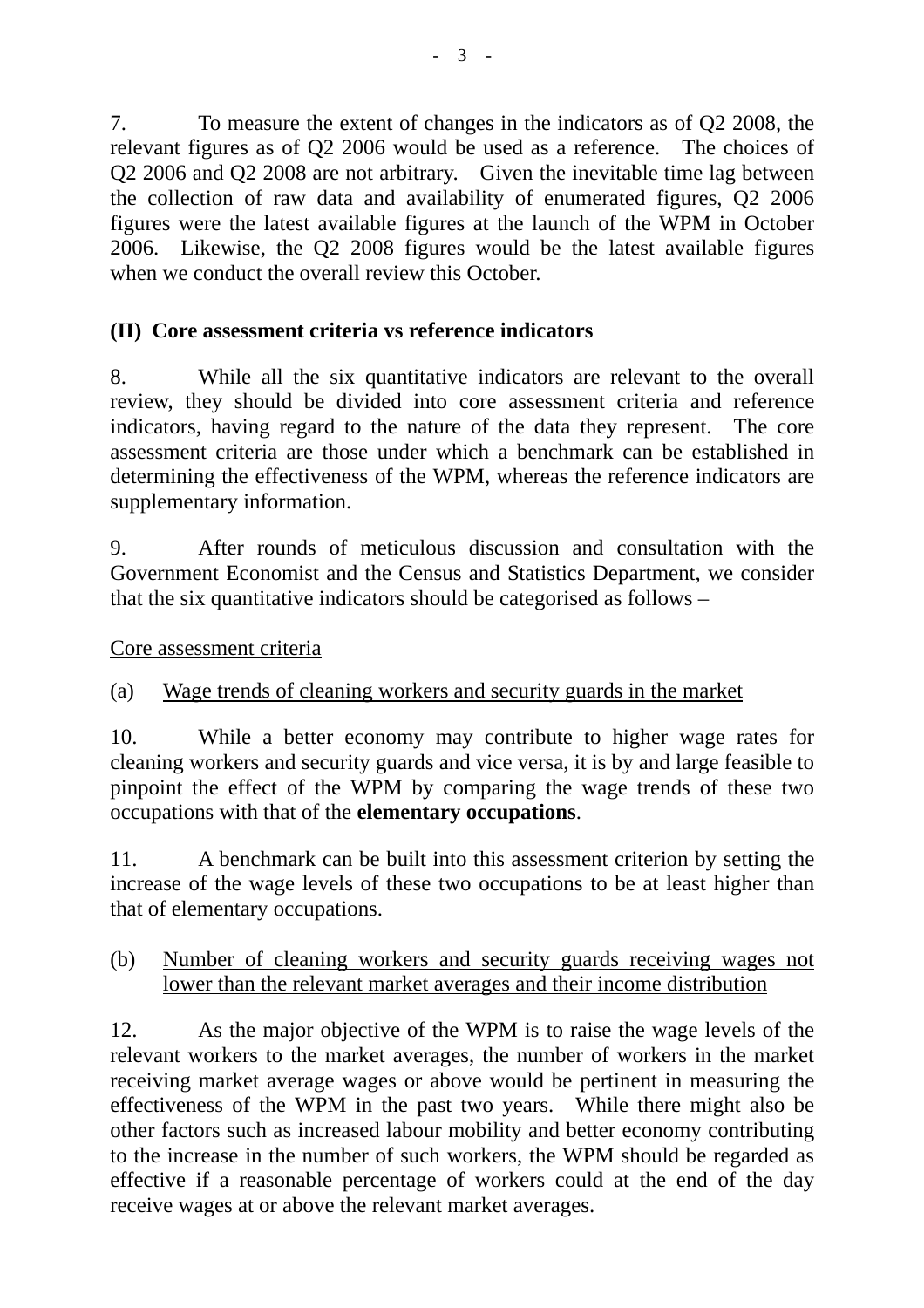13. In determining the effectiveness of the WPM, benchmark(s) can be built into this assessment criterion by setting a certain percentage of workers receiving wages not lower than the relevant market averages; and/or a certain percentage of increase in the number of workers receiving wages not lower than the relevant market averages.

## Reference indicators

14. It would be very difficult, if not impossible, to set a benchmark for each of the remaining four quantitative indicators, and hence they should be considered reference indicators to provide supplementary information for assessing the effectiveness of the WPM.

(a) Employment situation of cleaning workers and security guards in the market (such as the number of workers employed, their gender, age and education profiles)

15. Changes, if any, in the attributes and portfolios of the relevant workers might not have causal relationship with the WPM by themselves. For instance, the changes in the composition of the workforce in the cleansing and security guard sectors may be due to push and pull reasons in not only the two sectors in question but also other sectors demanding workers of similar attributes. Nevertheless, this indicator, when juxtaposed with others, may confirm/moderate the trend observed. For instance, in the mid-term review, the entry of more "less competitive" workers into the two occupations, when read together with the indicator suggesting an upward wage trend, lent support to the proposition that there was indeed genuine increase in the wage levels of the two occupations covered by the WPM.

16. Putting in place a benchmark under this criterion would be difficult, if not impossible, as one can hardly set an objective yardstick of the extent of changes in the attributes of the workers that can determine whether the WPM is effective, let alone taking into account the dynamic developments in other sectors that constitute the push and pull forces at work.

### (b) Number of entities participating in the WPM

17. The number of participating entities cannot be a true measure of the overall effectiveness of the WPM. For one thing, there are actually employers paying their cleaning workers and security guards market average (or above) wages without joining the WPM formally. These employers subscribe to the spirit of the WPM and are willing to shoulder their share of corporate social responsibility, but have chosen not to join the WPM for various reasons.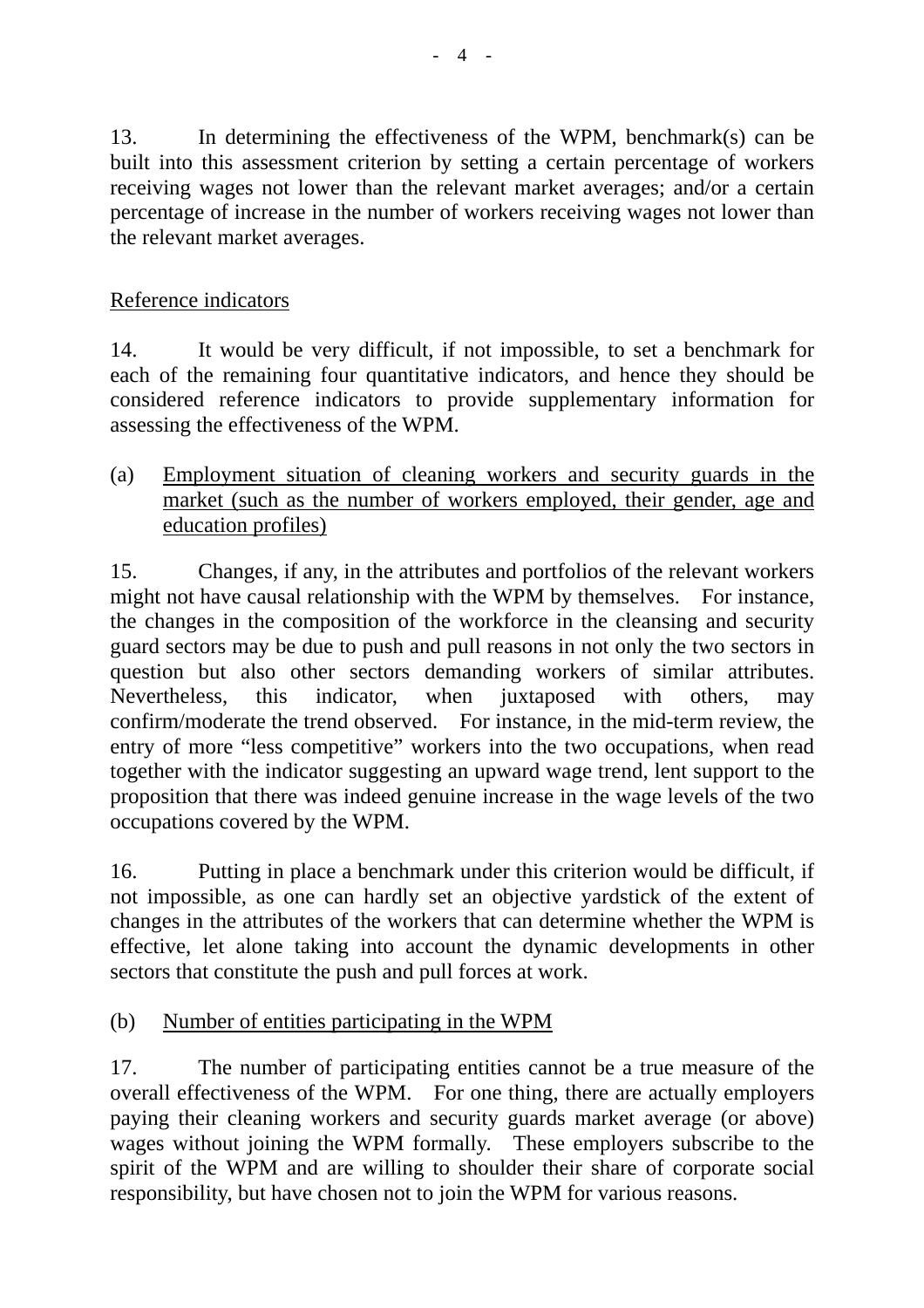18. Instead, a more representative indicator of the pervasiveness and, hence, effectiveness of the WPM is the number of workers receiving market average wages or more (re. paragraphs 12-13 above). This indicates whether there is indeed a progressive culture change in society towards wage protection.

### (c) Number of relevant job vacancies posted by LD which wages scaled up to market averages upon LD's persuasion

19. The LD has made it a requirement that all job vacancies for cleaning workers and security guards to be posted through the LD must be offering not lower than the relevant market average wages. The number of vacancies offering such wages upon LD's persuasion would not, in itself, tell whether and if so, how many, employers have been prompted by the WPM to raise their wage offers. First, the LD's employment service is optional rather than obligatory and can only capture a portion of the vacancies available in the cleansing and security sectors. In addition, some companies may already be aware of LD's requirement and have raised the wage levels offered without necessitating LD's persuasion.

(d) Number of substantiated non-compliance cases

20. Notwithstanding the voluntary nature of the WPM, the LD has been rigorous in ensuring compliance by participants. Surprise inspections are conducted. Non-compliance cases are followed up, leading either to rectification or withdrawal from the Movement. As at end-April 2008, LD inspected 1 028 WPM entities and 185 service contractors. Among the 15 non-compliance cases found, seven participating entities have subsequently withdrawn from the WPM due to inability to rectify the breaches. In addition, two participants have withdrawn out of their own volition. Overall, there are a total of nine withdrawals, or 0.8% so far.

21. Putting in place a benchmark under this criterion is difficult because, as discussed above, even the number of participants is not a reliable tool for assessment (re. paragraphs 17-18). To set a certain percentage of the participants being in breach as the yardstick of determining the effectiveness of the WPM could be misleading.

# **Way forward**

22. In his 2006-07 Policy Address, the Chief Executive tasked the Labour Advisory Board (LAB) to monitor the WPM. The LAB discussed on 19 May 2008 the assessment criteria for the overall review as set out above. The LAB reached consensus on the continued adoption of the six quantitative indicators of